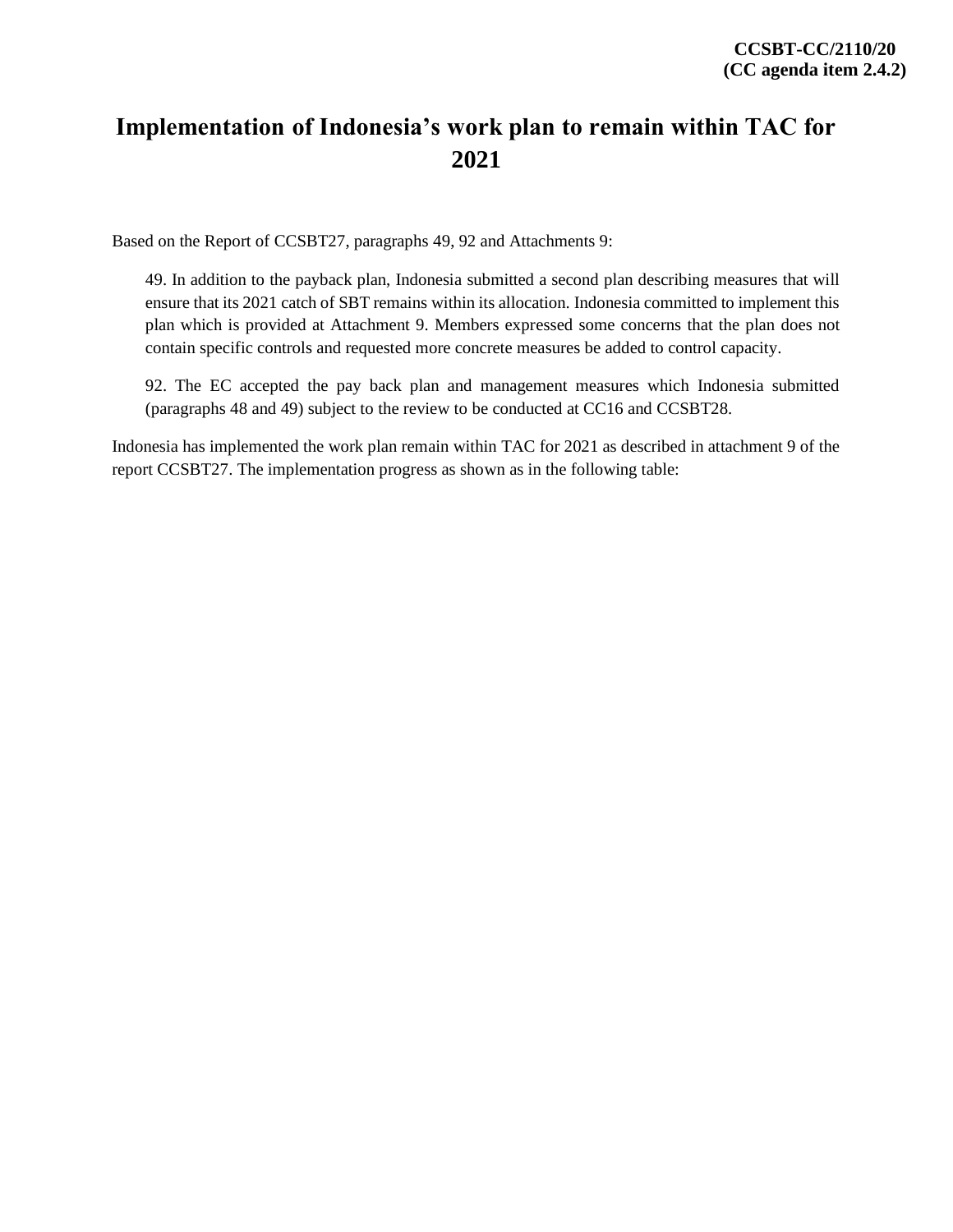## **Work plan to remain within Indonesia's TAC for 2021**

| N <sub>o</sub> | <b>Activities</b>                                                 | Description                                                                                                                                                                                                         | <b>Institution/Stakeholders</b>                   | Period                         | <b>Update Description</b>                                                                                                                                                                                                                                                                                                                 |
|----------------|-------------------------------------------------------------------|---------------------------------------------------------------------------------------------------------------------------------------------------------------------------------------------------------------------|---------------------------------------------------|--------------------------------|-------------------------------------------------------------------------------------------------------------------------------------------------------------------------------------------------------------------------------------------------------------------------------------------------------------------------------------------|
| 1              | National<br>policy<br>in<br>the<br>distribution of national quota | The Indonesian Government allocates<br><b>SBT</b><br>fisheries<br>Quota<br>to<br>the<br>associations who distribute those<br>quotas to their members                                                                | <b>DGCF-MMAF</b>                                  | Since<br>2015                  | Indonesian Government<br>The<br>allocates the SBT Quota to<br>fisheries<br>associations<br>who<br>distribute those quotas to their<br>members. The legal basis for the<br>national distribution catch quota<br>is Ministerial Decree No. 40 of<br>2021, as per May 27th, 2021.                                                            |
| $\overline{2}$ | CDS application system                                            | Implementing a quota block and<br>prevent an over catch for the following<br>year within the Indonesia CDS system                                                                                                   | DGCF - MMAF                                       | Since<br>2015                  | Implementing a quota block and<br>prevent an over catch for the<br>within<br>following<br>year<br>the<br>Indonesia CDS system. The<br>Indonesian Government informs<br>associations<br>fishing<br>and<br>fishing<br>companies<br>on the<br>capacity reduction before the<br>next harvesting year                                          |
| 3              | Observer coverage                                                 | Improve observer coverage                                                                                                                                                                                           | DGCF, RITF & Tuna<br><b>Fisheries Association</b> | 2021                           | In 2020, number of longline<br>vessels observed were 2 units.<br>While in 2021 (January-August)<br>number of longline vessels<br>observed were 12 units.                                                                                                                                                                                  |
| 4              | Early warning system                                              | It will regularly notify associations<br>and fishing companies of the SBT<br>catch status as an early warning<br>system to avoid over-catch. Reward<br>and punishment application towards<br>the catch quota/vessel | DGCF & Tuna Fisheries<br>Association              | 2021<br>(Start 1st<br>Quarter) | DGCF is implementing early<br>warning system in form of<br>regular notifications to quota<br>holders on quarterly basis. For<br>the 1 <sup>st</sup> (January - March) and 2 <sup>nd</sup><br>(January - June) of $2021$ ,<br>notifications letters has been sent<br>on April 14 <sup>th</sup> , 2021 and July 27 <sup>th</sup> ,<br>2021. |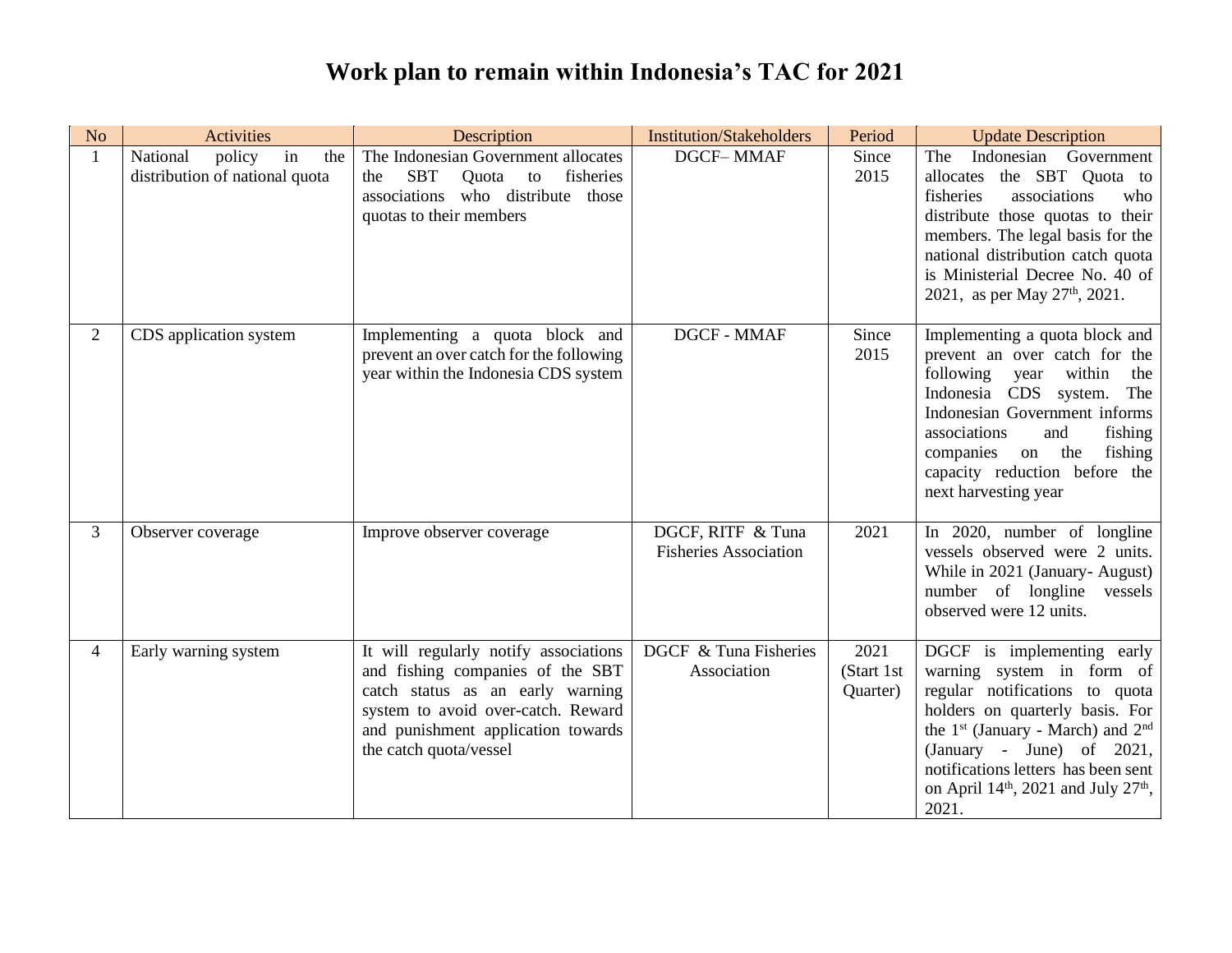|   |                 |                                                                                                                       |                                                      |               | In order to avoid over catch,<br><b>DGCF</b><br>will<br>also<br>send<br>an<br>additional notification letter to<br><b>SBT</b><br>inform<br>that<br>catch<br>reach/almost reach 90% limit.<br>There will be also a reminder to<br>reduce/cease catch of SBT for<br>remaining fishing season and<br>daily information on catch level.                                                                                                                                                                                                                                                                                                                 |
|---|-----------------|-----------------------------------------------------------------------------------------------------------------------|------------------------------------------------------|---------------|-----------------------------------------------------------------------------------------------------------------------------------------------------------------------------------------------------------------------------------------------------------------------------------------------------------------------------------------------------------------------------------------------------------------------------------------------------------------------------------------------------------------------------------------------------------------------------------------------------------------------------------------------------|
| 5 | Tagging control | Reduce tagging on port activities                                                                                     | <b>DGCF</b> and Tuna<br><b>Fisheries Association</b> | 2021          | Reduce tagging on port activities<br>conducting<br>by<br>regular<br>dissemination<br>to<br>the tuna<br>associations<br>and<br>companies<br>holding quotas regarding the<br>provisions on tagging at port.                                                                                                                                                                                                                                                                                                                                                                                                                                           |
| 6 | E-logbook       | Improve e-logbook implementation<br>for LL vessels above 30 GT as an<br>obligation and under 30 GT as a<br>voluntary. | DGCF & Tuna Fisheries<br>Association                 | Since<br>2019 | $\bullet$ In 2019, there were 221<br>Indonesian fishing vessels<br>registered in the CCSBT<br>Record of Authorized Vessels<br>84<br>vessels<br>have<br>with<br>implemented an e-logbook $($<br>30 GT).<br>In 2020, there were $250$<br>٠<br>Indonesian<br>fishing vessels<br>registered in the CCSBT<br>Record of Authorized Vessels<br>174<br>have<br>with<br>vessels<br>implemented the e-logbook<br>$(\leq 30$ GT = 23 vessels; > 30 GT<br>$= 151$ vessels).<br>In 2021 (January - August),<br>$\bullet$<br>there were 251 Indonesian<br>fishing vessels registered in the<br><b>CCSBT</b> Record of Authorized<br>Vessels with 191 vessels have |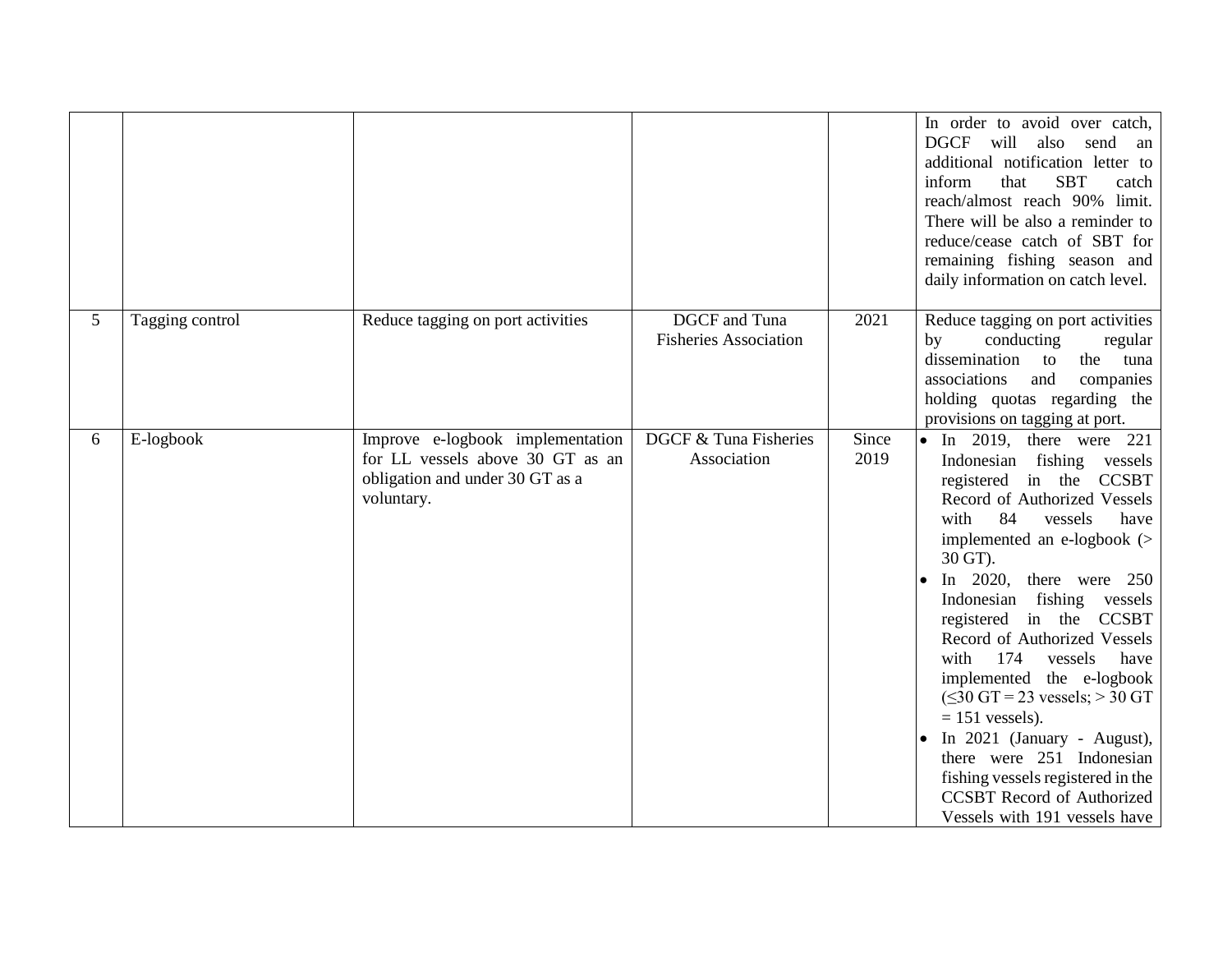|                |                                |                                                                                                                                                                                                                                                                                             |                                                                                      |      | implemented the e-logbook<br>$(\leq 30$ GT = 45 vessels; > 30 GT<br>$= 146$ vessels).                                                                                                                                                                                                                                                                                                                                                  |
|----------------|--------------------------------|---------------------------------------------------------------------------------------------------------------------------------------------------------------------------------------------------------------------------------------------------------------------------------------------|--------------------------------------------------------------------------------------|------|----------------------------------------------------------------------------------------------------------------------------------------------------------------------------------------------------------------------------------------------------------------------------------------------------------------------------------------------------------------------------------------------------------------------------------------|
| $\overline{7}$ | E-monitoring                   | E-monitoring for supporting/carrier<br>fishing vessels and LL vessel above<br>100 GT                                                                                                                                                                                                        | DGCF & Tuna Fisheries<br>Association                                                 | 2021 | Observer deployment on small<br>longline vessels is relatively<br>difficult due to insufficient<br>working space and facilites for<br>observer. As a solution, the use of<br>electronics is being developed for<br>monitoring activities on those<br>vessels.                                                                                                                                                                          |
| 8              | Catch analysis by fishing area | Data analysis of SBT catches to<br>identify SBT was caught weather at<br>the territorial waters, archipelagic<br>waters, Indonesian EEZ, or high seas.<br>The data analysis will be conducted by<br>overlaying various data such as CDS,<br>fishing logbooks, e-Monitoring and<br>VMS data. | DGCF, RITF                                                                           | 2021 | Data analysis of SBT catches to<br>identify whether SBT was caught<br>at the territorial sea, archipelagic<br>water, EEZ, or high seas. The<br>data analysis will be conducted<br>by overlaying various data such<br>as CDS, fishing logbooks, and<br>VMS data                                                                                                                                                                         |
| 9              | Market trade data              | Consolidation to<br>all market data<br>resources                                                                                                                                                                                                                                            | DGCF, DGPCMF, AFQ,<br><b>PUSDATIN, Statistics</b><br>Indonesia, Indonesia<br>Customs | 2021 | conducted<br><b>MMAF</b><br>has<br>a<br>consultation process with related<br>national<br>export<br>data<br>tuna<br>resources including<br><b>Statistics</b><br>Indonesia<br>Indonesia<br>and<br>Customs. The result of the<br>consultation presented in the<br>paper (Further investigation into<br>discrepancies<br>between<br><b>COMTRADE</b><br>Indonesia<br>and<br><b>CDS</b><br>submitted<br>data)<br>to<br>Compliance Committee. |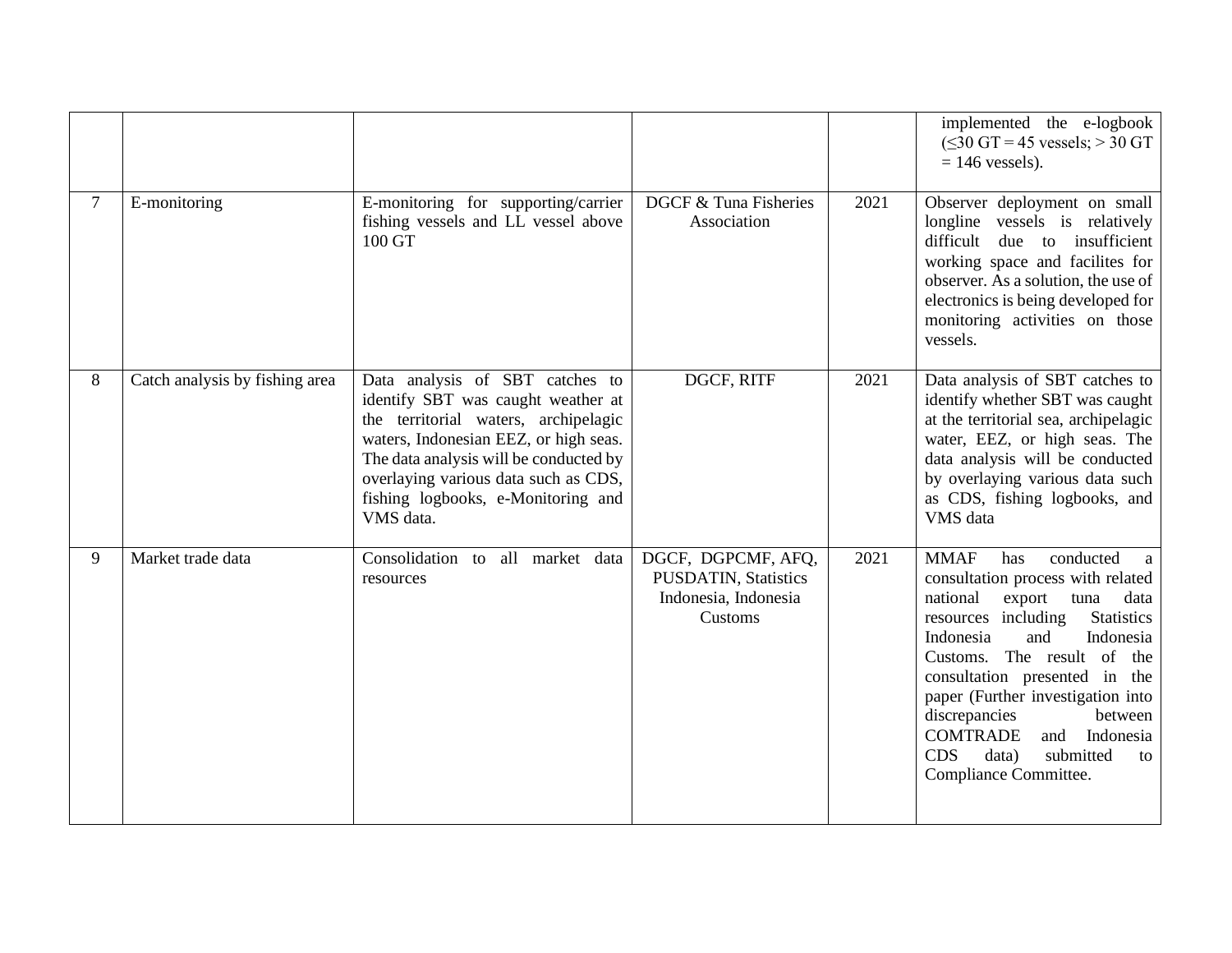| 10 | Fisheries |       |     | Improvement | $\bullet$ | Increase observer coverage.      | Tuna Fisheries | 2021 | $\bullet$ | The FIP for tuna longliner is     |
|----|-----------|-------|-----|-------------|-----------|----------------------------------|----------------|------|-----------|-----------------------------------|
|    | Program   | (FIP) | for | tuna        | $\bullet$ | Data collecting improvement      | Association    |      |           | not only for vessel catching      |
|    | longliner |       |     |             | $\bullet$ | ERS mitigation                   |                |      |           | SBT or registered<br>on           |
|    |           |       |     |             | $\bullet$ | Improving compliance on the      |                |      |           | CCSBT.                            |
|    |           |       |     |             |           | regulations related to longline  |                |      | $\bullet$ | As of September 1, 2021,          |
|    |           |       |     |             |           | tuna enforced by the Government  |                |      |           | there are 318 longline            |
|    |           |       |     |             | $\bullet$ | Conducting<br>training<br>and/or |                |      |           | vessels that are members of       |
|    |           |       |     |             |           | awareness activities to fishing  |                |      |           | the FIP. While the vessels        |
|    |           |       |     |             |           | industries to ensure compliance  |                |      |           | that have been placed             |
|    |           |       |     |             |           |                                  |                |      |           | observers are as many as 21       |
|    |           |       |     |             |           |                                  |                |      |           | vessels.                          |
|    |           |       |     |             |           |                                  |                |      | $\bullet$ | Data<br>collecting                |
|    |           |       |     |             |           |                                  |                |      |           | improvement                       |
|    |           |       |     |             |           |                                  |                |      |           | In 2020, One Data System          |
|    |           |       |     |             |           |                                  |                |      |           | employs<br>about<br>5,210         |
|    |           |       |     |             |           |                                  |                |      |           | enumerators assigned to all       |
|    |           |       |     |             |           |                                  |                |      |           | over Indonesia. It increased      |
|    |           |       |     |             |           |                                  |                |      |           | 6% compared to 2019 (4937         |
|    |           |       |     |             |           |                                  |                |      |           | enumerators). Meanwhile,          |
|    |           |       |     |             |           |                                  |                |      |           | there were 198 regencies          |
|    |           |       |     |             |           |                                  |                |      |           | which sampled for data            |
|    |           |       |     |             |           |                                  |                |      |           | collection during year 2020.      |
|    |           |       |     |             |           |                                  |                |      | $\bullet$ | ERS mitigation                    |
|    |           |       |     |             |           |                                  |                |      |           | Association<br>Tuna<br>has        |
|    |           |       |     |             |           |                                  |                |      |           | conducted training on the         |
|    |           |       |     |             |           |                                  |                |      |           | <b>ERS</b><br>mitigation<br>for   |
|    |           |       |     |             |           |                                  |                |      |           | <b>FIP</b><br>companies<br>joined |
|    |           |       |     |             |           |                                  |                |      |           | program.                          |
|    |           |       |     |             |           |                                  |                |      | $\bullet$ | Improving compliance on           |
|    |           |       |     |             |           |                                  |                |      |           | the regulations related to        |
|    |           |       |     |             |           |                                  |                |      |           | longline tuna enforced by         |
|    |           |       |     |             |           |                                  |                |      |           | the Government                    |
|    |           |       |     |             |           |                                  |                |      |           | The<br>government                 |
|    |           |       |     |             |           |                                  |                |      |           | with<br>colaborated<br>tuna       |
|    |           |       |     |             |           |                                  |                |      |           | association has regularly         |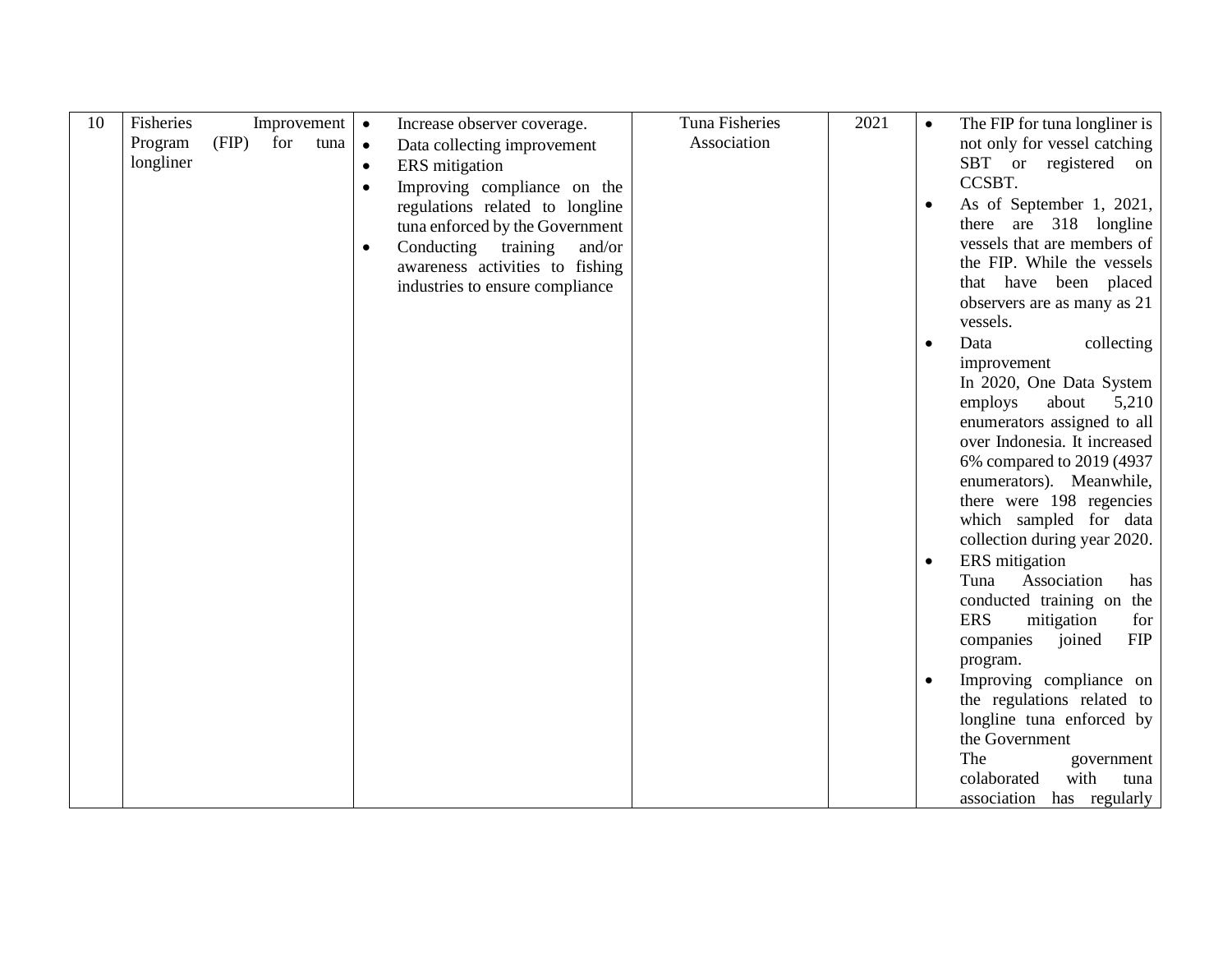|  |  | conducted dissemination to<br>the quota holder company.                                                                                                                         |
|--|--|---------------------------------------------------------------------------------------------------------------------------------------------------------------------------------|
|  |  | Conducting training and/or<br>awareness activities to<br>fishing industries to ensure<br>compliance<br>The list of trainings which<br>has been conducted is in the<br>Appendix. |

Note:

MMAF = Ministry of Marine Affairs and Fisheries

DGCF = Directorate General of Capture Fisheries

DGMFRS= Directorate General of Marine and Fisheries Resources Surveillance

DGSCMFP= Directorate General of Strengthening Competitiveness of Marine and Fishery Products

DGFQ= Directorate General of Fish Quarantine, Quality Control and Safety of Fishery Products

PUSDATIN = Center for Data, Statistic, and Information, Statistics Indonesia-MMAF

RITF= Research Institute for Tuna Fisheries, MMAF

ATLI = Indonesia Longline Tuna Association